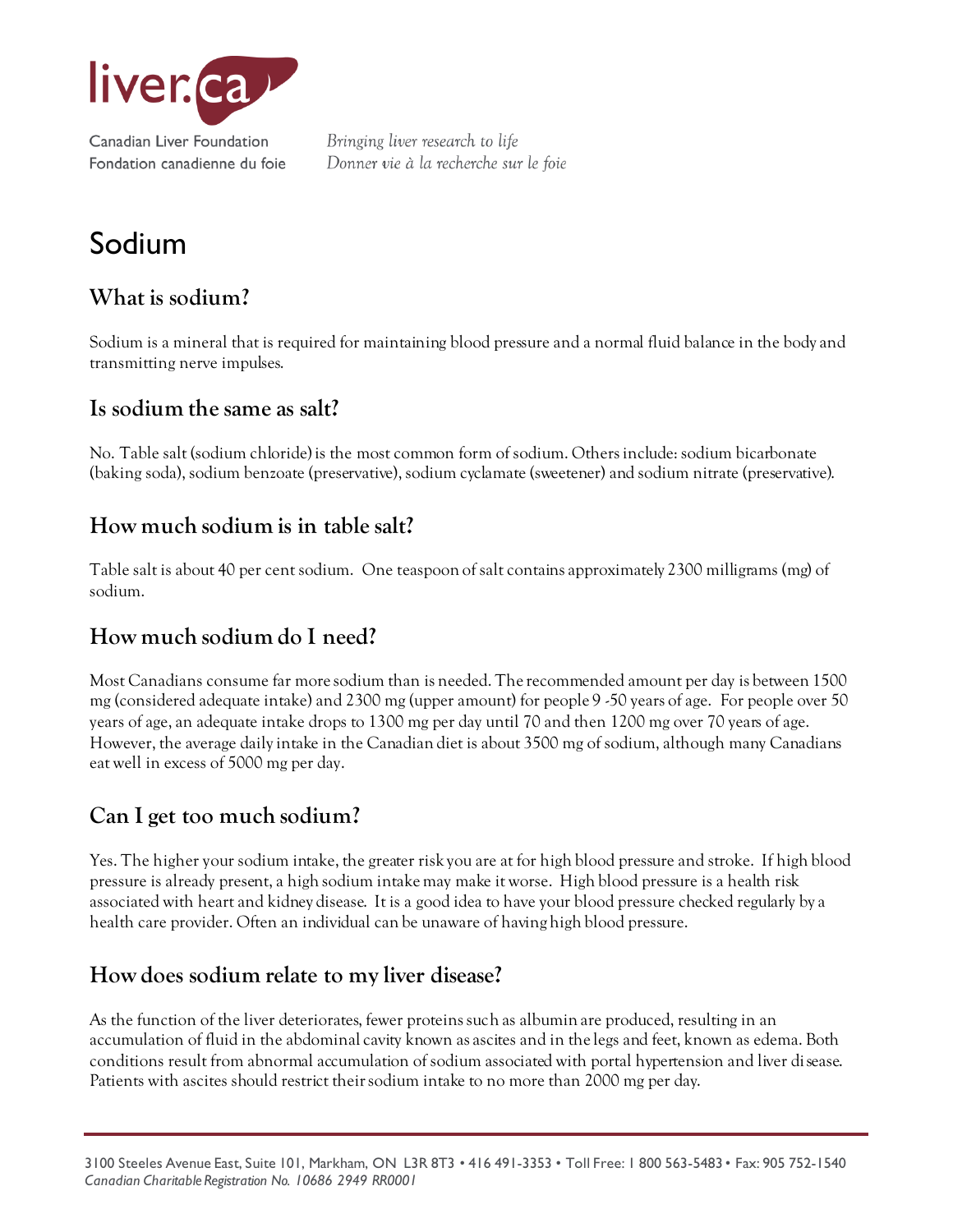

## **Do I have to avoid all salty foods?**

Not necessarily all the time. However, if you want to lower your sodium intake to meet current recommendations, you should avoid eating salty foods on a daily basis. Your physician will advise you as to whether or not you need to restrict your sodium intake. Learning to read food labels to check the sodium level per serving will help you to compare foods for sodium content and to make food choices with lower sodium content.

| HIGHER SODIUM CHOICES                        | LOWER SODIUM CHOICES                       |  |
|----------------------------------------------|--------------------------------------------|--|
| Canned vegetables                            | Fresh or frozen vegetables                 |  |
| Vegetable juices                             |                                            |  |
| Creamed vegetables                           | Uncreamed vegetables                       |  |
| Bouillon cubes                               | Homemade stock/broth*                      |  |
| Processed cheeses                            | <b>Block</b> cheeses                       |  |
| Dill Pickles                                 | Fresh cucumbers                            |  |
| Sauerkraut                                   | Fresh cabbage                              |  |
| Ready-to-eat cereals                         | Home-prepared cereals                      |  |
| Instant cooked cereals                       | Quick cooked cereals                       |  |
| Canned and dehydrated soup                   |                                            |  |
| Ready to eat and frozen store bought meals   |                                            |  |
| Jelly powders                                | Homemade gelatin desserts                  |  |
| Rice & pasta mixes                           | Homemade versions of these foods           |  |
| Casserole mixes                              |                                            |  |
| Cake & cookie mixes                          |                                            |  |
| Instant potato mixes                         |                                            |  |
| Gravy, sauce & dip mixes                     |                                            |  |
| Smoked, pickled canned or                    | Fresh meat, fish and poultry               |  |
| seasoned meats, fish and poultry             |                                            |  |
| Luncheon meats                               |                                            |  |
| Garlic salt, onion salt, celery salt         | Garlic powder, onion powder, fresh celery, |  |
|                                              | garlic, onion                              |  |
| Ketchup, soya, steak, & Worcestershire sauce | Lemon, vinegar, herbs                      |  |
| Salt shaker                                  | Herb shaker**                              |  |
| Restaurant meals                             | Home cooked meals                          |  |

\* When you make your homemade stock or broth, be careful when you use commercial products, they may contain unexpected additional sodium.

\*\*Read labels carefully to ensure low sodium content.

#### **Always taste before salting!**

This usually means you will use less salt. Try this test. Place wax paper or foil over a plate and pretend you are salting a meal. Measure the salt. One teaspoon contains about 2300 mg of sodium.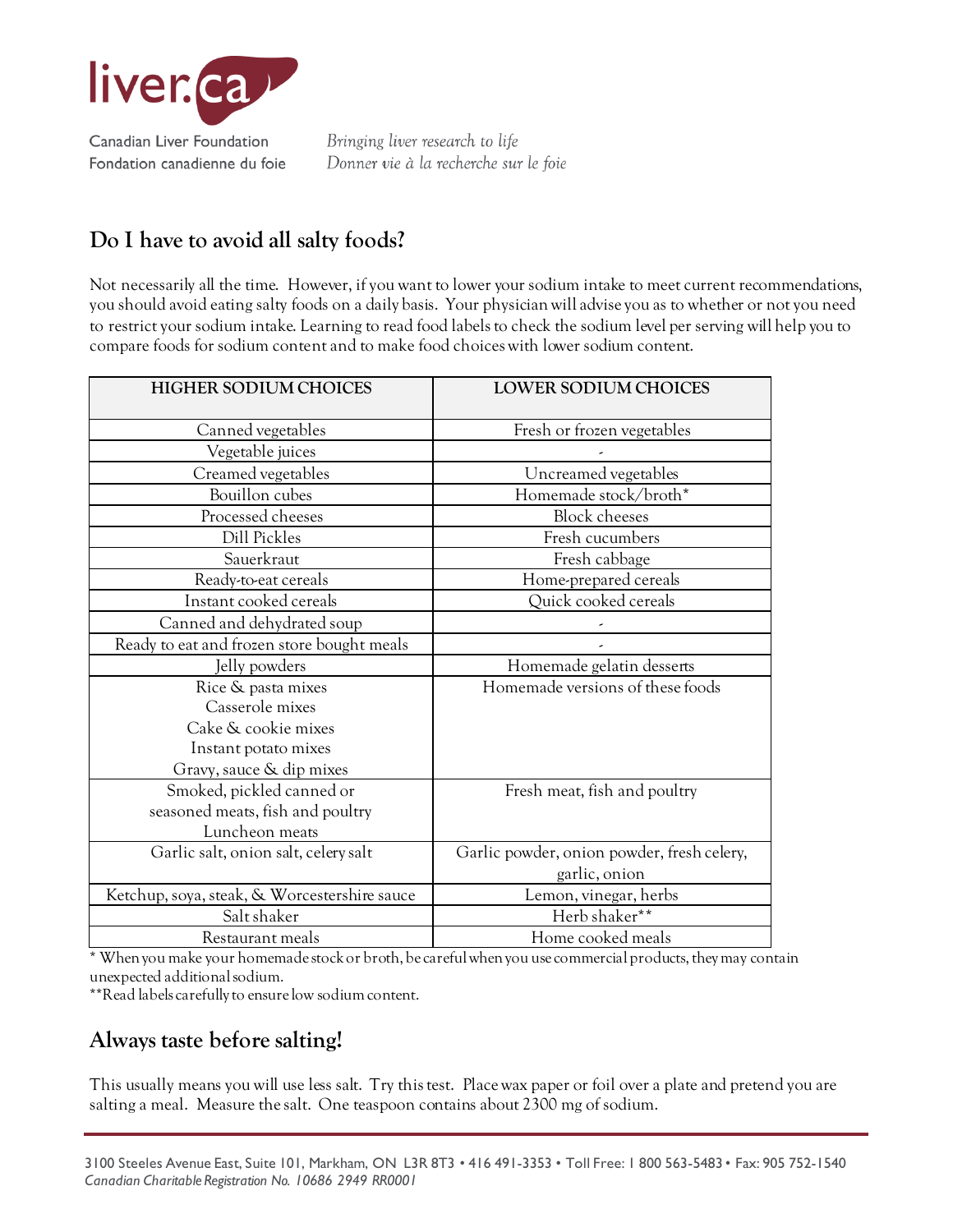

## **Add less salt when you prepare and cook food!**

Try adding less salt to your food for example, when cooking vegetables, pastas, soups and stews.

#### **Reduce the salt in recipes!**

Your taste for salt is a learned taste that can be unlearned. Gradually reduce the salt in recipes so your taste for salt can adjust more easily. The salt in most recipes can be halved with no effect on the product.

## **Experiment with other flavourings!**

Lemon and vinegar are natural flavour enhancers that are low in sodium. Replace the salt shaker with an herb shaker (combine one tablespoon each: dried basil, parsley, marjoram, thyme, sage, onion and/or garlic powder).

## **Plan ahead to reduce your reliance on high sodium convenience foods!**

The more 'instant' or processed a food, the more likely it is to be high in sodium. The same food made from scratch has less sodium added and tends to be less expensive.

# **Be aware of the sodium content of the food you eat!**

Read the list of ingredients on labels for other sodium-containing compounds in addition to salt such as: monosodium glutamate (MSG), sodium benzoate, sodium nitrate and sodium bicarbonate.

## **Should pregnant women cut down on salt?**

Sodium used to be restricted in pregnancy because it was thought this would help reduce fluid retention. However it is now known that a certain amount of fluid retention is part of having a normal pregnancy and a healthy baby. Sodium is necessary to 'balance' the extra fluid in the pregnant woman's body. Therefore sodium restriction is NOT recommended in pregnancy. If you think you use a lot of salt, it would be a good idea to discuss this with your physician.

# **Choose your food wisely.**

The following table shows some interesting differences in the sodium content of some foods. Try to get in the habit of considering the sodium content of the meal as a whole. Ask yourself if there is a lower-sodium alternative. For example, if you use canned instead of fresh tomatoes in a recipe, you could add less salt than called for by the recipe. Fresh or frozen corn would be a lower-sodium alternative to canned or creamed corn and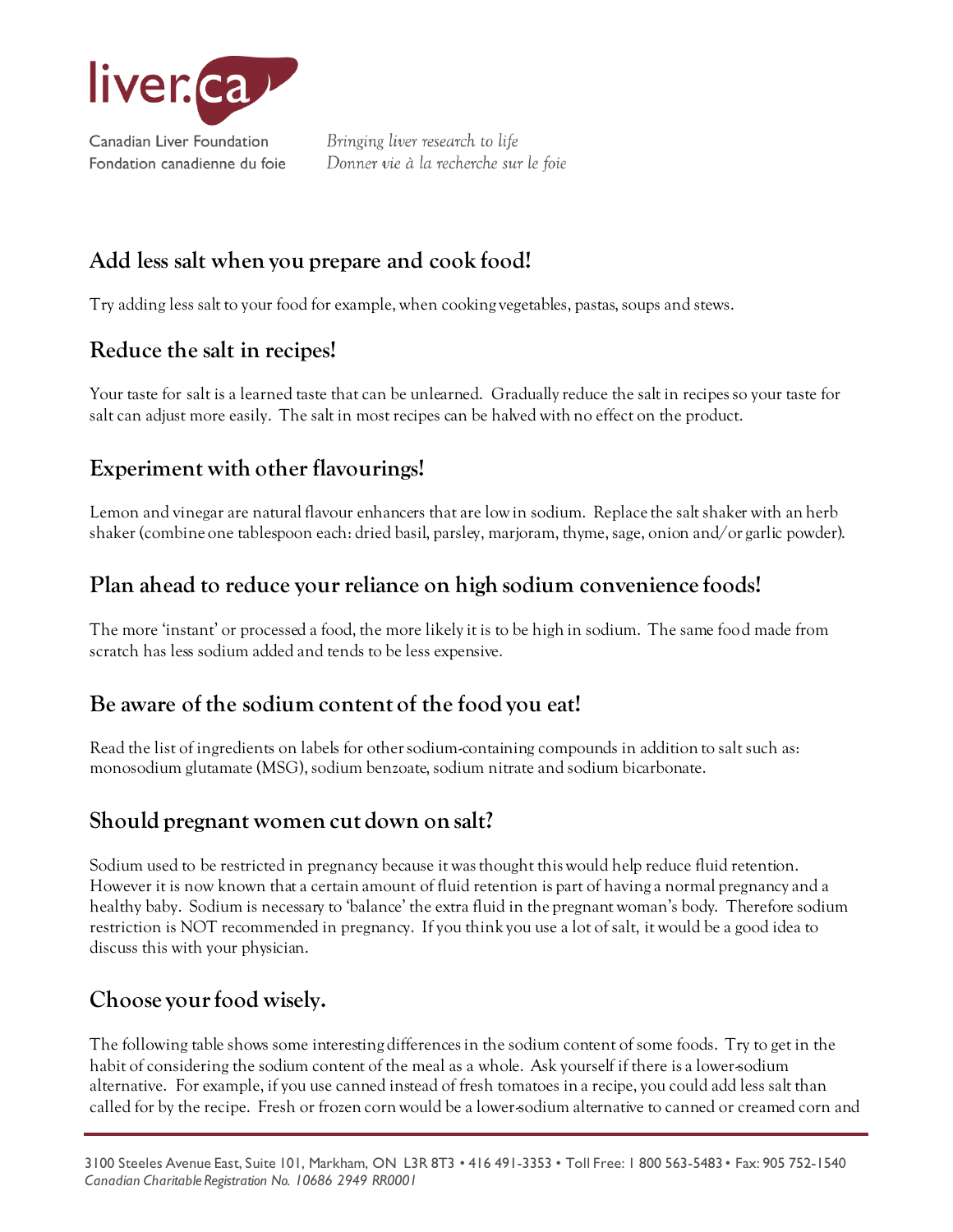

would thus be a better accompaniment to a high-sodium meat such as ham. Remember that 3/4of your daily sodium intake could be from pre-made or packaged foods.

#### **How Sodium Increases With Processing**

| Apple                                | Applesauce                     | Apple Pie                             |
|--------------------------------------|--------------------------------|---------------------------------------|
|                                      |                                | $1/8$ frozen-208 mg                   |
| $2 \text{ mg}$                       | $1 cup - 6 mg$                 |                                       |
| Bread                                | Pound Cake                     | English Muffin                        |
| 1 slice, white - 114 mg              | 1 slice - 171 mg               | 393 mg                                |
| <b>Butter</b>                        | <b>Butter</b>                  | Margarine                             |
| 1 tbsp, unsalted - 2 mg              | 1 tbsp, salted $-116$ mg       | $1$ tbsp - 140 mg                     |
| Chicken                              | Chicken Pie                    | Chicken Dinner                        |
| $\frac{1}{2}$ breast - 69 mg         | frozen $-907$ mg               | Fast food - 2243 mg                   |
| Corn                                 | Canned Corn                    | Corn Flakes                           |
| 1 <sub>mg</sub>                      | $1 cup - 194 mg$               | $1 cup - 256 mg$                      |
| Cucumber                             | Cucumber with salad dressing - | Dill Pickle                           |
| $7 \text{ slices} \sim 2 \text{ mg}$ | $234 \text{ mg}$               | 928 mg                                |
| Lemon                                | Soy Sauce                      | Salt                                  |
| $1 \text{ mg}$                       | 1 tbsp - 1029 mg               | 1 tbsp - 1938 mg                      |
| Milk                                 | Dry Milk                       | Cottage Cheese                        |
| 1 cup - 122 mg                       | $\frac{1}{2}$ cup - 322 mg     | $4 oz. - 475 mg$                      |
| Pork                                 | Bacon                          | Ham                                   |
| $3$ oz. $-59$ mg                     | 4 slices $-548$ mg             | $3 \text{ oz.} \cdot 1114 \text{ mg}$ |
| Potato                               | Potato Chips                   | <b>Instant Mashed</b>                 |
| $5 \text{ mg}$                       | 10 pcs - 200 mg                | 1 cup - 485 mg                        |
| Steak                                | Jumbo Burger                   | Meat Loaf                             |
| $3 oz. - 55 mg$                      | Fast food - 990 mg             | frozen dinner - 1304 mg               |
| Tomato                               | Tomato Soup                    | <b>Tomato Sauce</b>                   |
| $14 \text{ mg}$                      | 1 cup - 932 mg                 | 1 cup - 1498 mg                       |
| Water - Tap                          | Club Soda                      | Antacid in water                      |
| $8$ oz. $-12$ mg                     | 8 oz. - 39 mg                  | $564$ mg                              |

#### **Does the sodium content of the water supply vary?**

YES! The sodium content of the water supply varies from one area to another. Some bottled water has sodium compounds added as well. Check the ingredients on the bottle. However, the level of sodium may not be listed.

| LOW SODIUM               | MEDIUM SODIUM          | HIGH SODIUM              |
|--------------------------|------------------------|--------------------------|
| 100 mg or less per litre | $101-300$ mg per litre | 301 mg or more per litre |